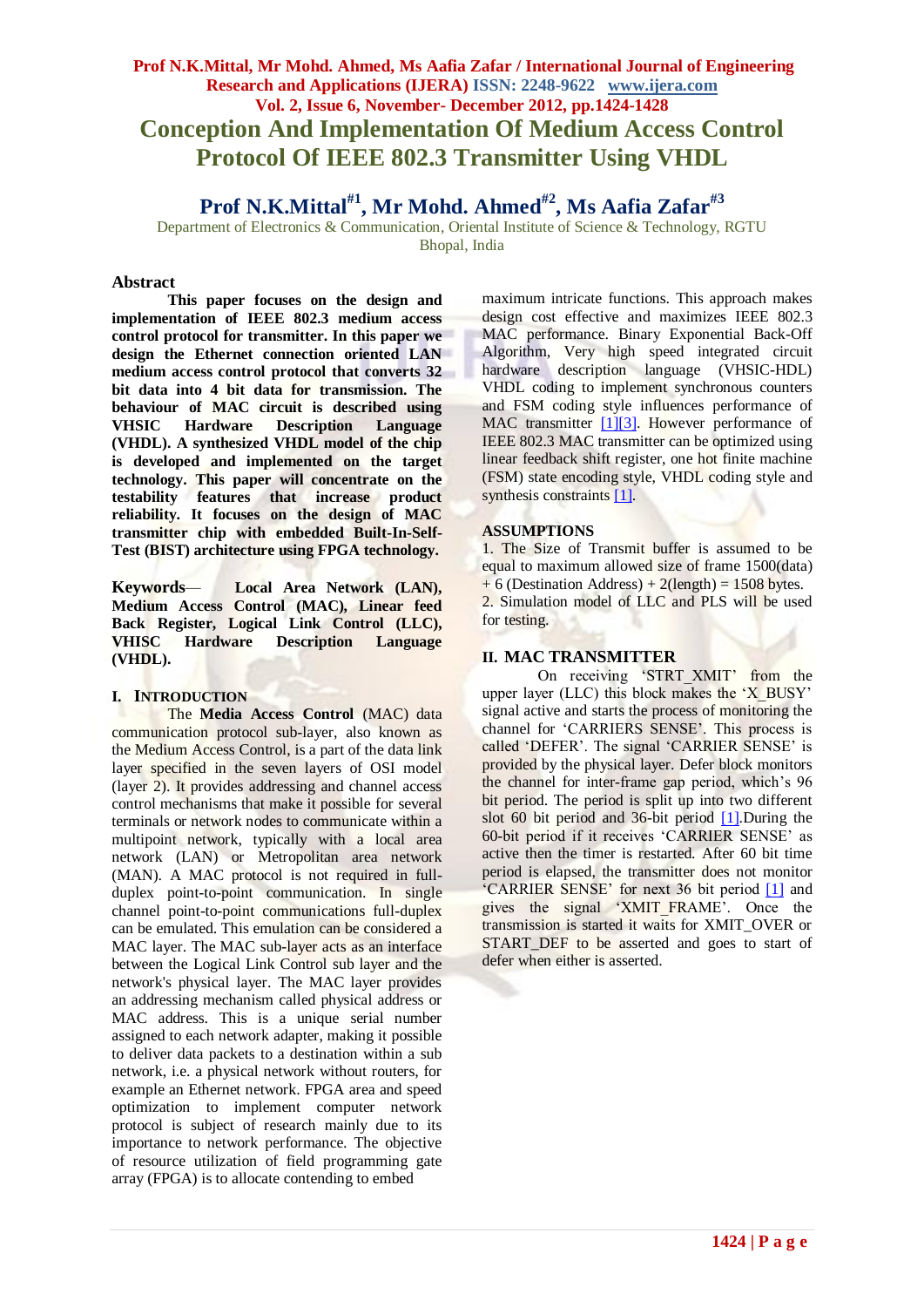TABLE LOVEDLD



Fig. 1 Block diagram of MAC transmitter

# **III.OPTIMIZED IMPLEMENTATION OF BACK OFF**

When a transmission attempt has been terminated due to collision, it is retried by the transmitter until it is successful or a maximum number of sixteen attempts have been made. The scheduling of the retransmission is determined by a controlled randomization process known as "Truncated Binary Exponential Back Off" [\[1\]\[4\].](#page-4-0) After the end of enforcing a Collision (jamming), the transmitter delay before attempting to retransmit the frame delay is an integer multiple of slot times to delay before the retransmission attempt is chosen as a uniformly distributed random integer r in the range  $0 \leq r \leq 2^k$ , where k=min (n, 10). If all attempt limits fail, then this event is reported as an error [\[5\].](#page-4-1)

# **IV.IMPLEMENTATION OF BACK OFF WITH FINITE STATE MACHINE BASED APPROACH**

The function of a frame assembler is to contain the information of the different components of the frame viz. destination address, source address and data, and supply this to the transmitter as well as the CRC block. Hence, the frame Assembler assembles all the fields over which FCS is determined [\[8\].](#page-4-2) The Frame Assembler block is controlled by the transmitter block through the STRT signal. This signal is low when the transmitter is idle. The STRT signal function as an enable for the Frame Assembler assembles block. The buffer width is 32 bits. Since the entire frame data is assumed to be present inside the MAC, the Buffer has to accommodate at least 1500 bytes, which is the maximum data size in an 802.3 frame. Here, it is assumed that the entire data contents of a frame reside with the MAC before transmission. In order to address a 32 bit wide buffer of 1500 bytes a 9 bit address is required. The CNTRL (2) is connected to RD pin of the buffer while CNTRL (1) and CNTRL (0) control data to be read from either buffer location of the source address register (1).

| TADLE I. UN I NL D'AIA |                                            |  |  |  |
|------------------------|--------------------------------------------|--|--|--|
| CNTRL[2:0]             | <b>BUF DATA</b>                            |  |  |  |
| 011                    | Source Address (47 to 16)                  |  |  |  |
| 001                    | Source Address $(15 \text{ to } 0)$ on the |  |  |  |
|                        | higher 16 bits                             |  |  |  |
| 101                    | <b>Buffer Data</b>                         |  |  |  |

The function of a frame assembler is to construct the 802.3 frame from the following:

1. Destination address stored in first 6 bytes of buffer.

2. Source address that is hardwired onto the MA.

3. Length stored in the lower word of the second location of buffer.

4. Data bytes stored in the subsequent buffer **locations** 

5. Pad bytes if length is less than 46 bytes to make up a total of 46 bytes of data and pad.

Hence the frame Assembler is tested as follows:-

1. The buffer is filled with some destination address and a length. A source address is also stored in its register.

2. The subsequent buffer locations are filled with randomly generated data vectors

3. The frame assembler is activated by the STRT signal.

4. The byte output of the frame assembler is stored into an output file through text input output.

5. The frame generated is analyzed to isolate its individual components viz. destination Address, Source Address, Length data  $+$  Pad. Each field is verified for correct operation.

The total length of the data must match the Length specified in the length field for length between 46 and 1500,where as it should be 46 bytes including data and padding for length field or less than 46. If the length specified is greater than 1500 the frame Assembler should generate an error condition and exit.

The Frame Assembler is tested for the following length conditions Length=0, Length<46, Length=46, Length $>46$ , and Length $< 1500$ , Length  $=1500$ , Length  $>1500$ .

## **V. OPTIMIZED IMPLEMENTATION OF TRANSMITTER**

On receiving 'STRT XMIT' active from 'DEFER' block this starts transmitting 4 bits at a time. At the same time it gives signal "Transmit Valid" (TXDV) to the physical layer. First it transmits 7-bytes of "Preamble" then 1 byte of "Start Frame Delimiter'(SFD) is transmitted and it also gives "STRT" signal to "Frame Assembler" until it receives 'END of Frame'(EOF) signal from the "Frame Assembler". Then it transmits 32 bit of "CRC" and give the signal "Transmit Over" (XMIT\_OVER) to

"DEFER" block and de-asserts the signal "TXDV" and "STRT". Since CRC block works on bytes, 'Frame Assembler' gives 8-bit of data at the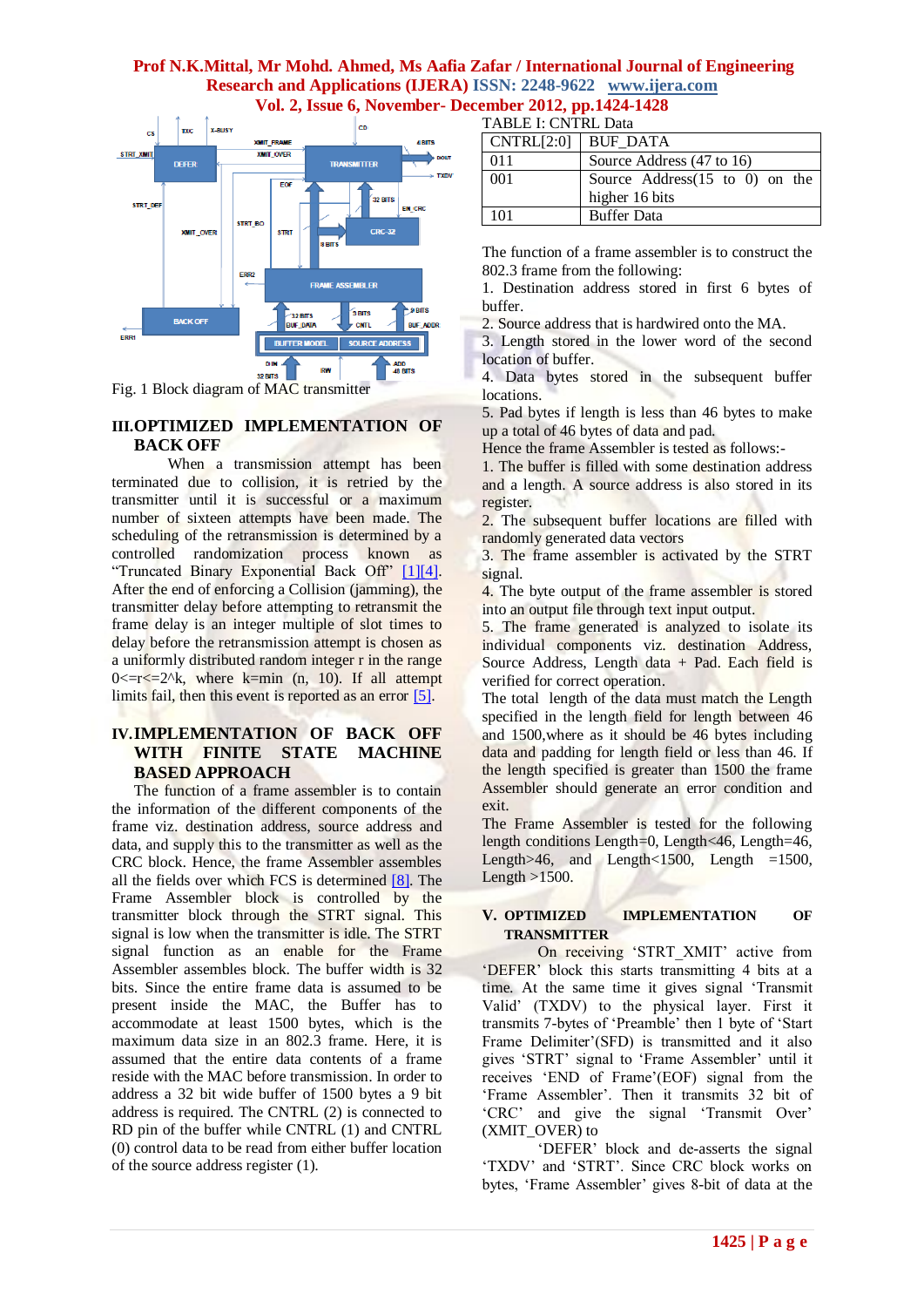output; whereas 'Transmitter' gives nibble at the output. So it reads from 'Frame Assembler' after 2 clock cycles and "Frame Assembler" Block also gives output on every 2 clock cycles.

This block also monitor's the signal 'Collision Detected" (CD) provided by the physical layer. If it detects CD during transmitting "Preamble" then it completes transmitting "Preamble" and then it transmits 4 bytes of "JAM" sequence. It also asserts the signal "Start Back Off" (STRT\_BO) and deasserts signal "STRT". If collision is detected anywhere else other than "Preamble" then "Transmitter" stops transmitting and sends JAM sequence. It also asserts the signal "Start Back Off" (STRT\_BO) and desserts signal "STRT".

#### **VI.OPTIMIZED IMPLEMENTATION OF CRC GENERATOR**

A Cyclic Redundancy Check [CRC] is used by the transmit and receive algorithms to generate a CRC value for the FCS field, The frame check sequence [FCS] field contains a 4-octet CRC value, This value is computed as a function of the contents of the Source Address, Destination Address Length, LLC data and pad. The encoding is defined by the following generating polynomial:

X32+X26+X23+X22+X16+X12+X11+X10+X8+X 7+X5+X4+X2

 $+X1+1$  [\[4\].](#page-4-3)

Mathematically, the CRC value corresponding to a given frame is defined by the following procedure [\[4\].](#page-4-3)

1. The first 32 bits of the frame are complemented.

2. The n bits of the frame are then considered to be the coefficients of a polynomial  $M(x)$  of degree  $[n-$ 1]. (The first bit of the destination Address field corresponds to the  $X$  (n-1) term and last bit of data field corresponds to the X term)

3. M (x) is multiplied by X32 and divided by  $G(x)$ , producing a remainder R  $(x)$  of degree  $\lt 31$ .

4. The coefficients of  $R(x)$  are considered to be a 32-bit sequence.

5. The bit sequence is completed and it results in the CRC.

TABLE II: DEVICE UTILIZATION SUMMARY Selected Device: SPARTAN II XC2S15cs144-6

| S.No           | <b>PARAMETER</b> | <b>TOTAL</b> | <b>PERCENTAGE</b> |  |  |
|----------------|------------------|--------------|-------------------|--|--|
|                | S                | NO.          |                   |  |  |
| 1              | of<br>Number     | $50$ out of  | 26%               |  |  |
|                | slices           | 192          |                   |  |  |
| $\mathfrak{D}$ | of<br>Number     | 44 out of    | 11%               |  |  |
|                | slice flip flops | 384          |                   |  |  |
| 3              | Number of 4      | 87 out of    | 22%               |  |  |
|                | input LUTs       | 384          |                   |  |  |
| 4              | Number<br>of     | 17 out of    | 18%               |  |  |
|                | bonded IOBs      | 90           |                   |  |  |
| 5              | of<br>Number     | $01$ out of  | 25%               |  |  |
|                | <b>GCLKs</b>     | 04           |                   |  |  |
|                |                  |              |                   |  |  |

**VII.** RESULTS AND DISCUSSION











Fig. 4 Internal block division of MAC transmitter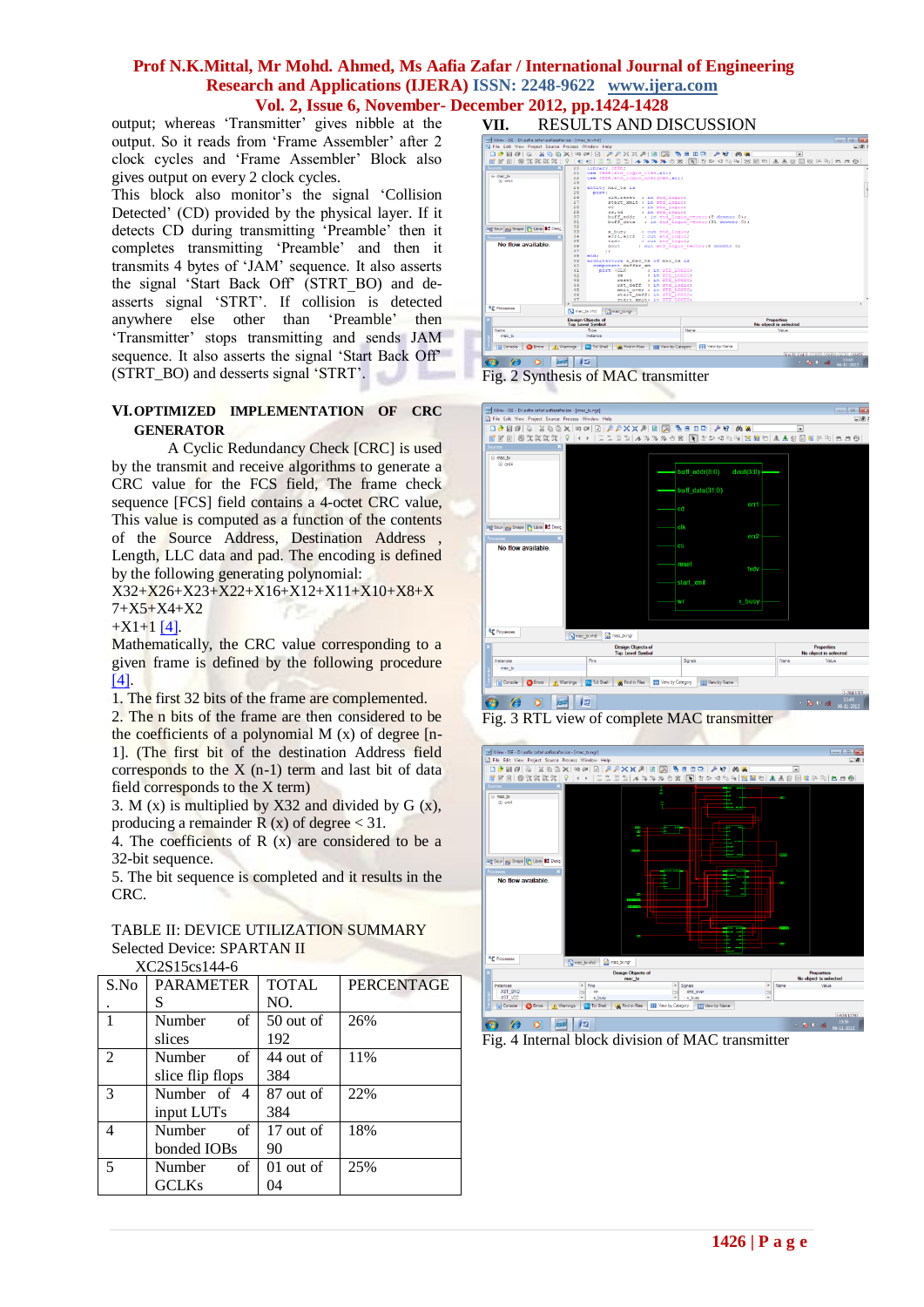| <u>u</u>                                                             | -----------------                                               |                                                                             |               |                        |
|----------------------------------------------------------------------|-----------------------------------------------------------------|-----------------------------------------------------------------------------|---------------|------------------------|
| 李命李[孟德孟                                                              | Layout Simulate                                                 | ColumnLayout Default<br>▼                                                   | 19999         |                        |
| $\overline{1}$ 0 $\overline{10}$ 0 $\overline{11}$ 4 $\overline{11}$ | 天气帝王郎                                                           | $\frac{1}{2}$ k - sk - sk - Search:<br> 15777777                            | ▼鼻鼻炎          |                        |
| 图 原発免疫 (1)                                                           | 38<br>重工工                                                       |                                                                             |               |                        |
| Objects :                                                            |                                                                 |                                                                             |               | $=8x$                  |
| <b>Whame</b>                                                         | Kind<br>Mode<br>Value                                           |                                                                             |               |                        |
| $\neq$ dk                                                            | Signal In<br>$\mathbf{0}$                                       |                                                                             |               |                        |
| <b>A</b> reset                                                       | Signal In<br>٥                                                  |                                                                             |               |                        |
| $\pm$ start xmt                                                      | Signal In<br>1                                                  |                                                                             |               |                        |
| ≰ w                                                                  | Signal In<br>1                                                  |                                                                             |               |                        |
| źα                                                                   | Signal In<br>$\mathbf{0}$                                       |                                                                             |               |                        |
| d                                                                    | Signal In<br>$\bullet$                                          |                                                                             |               |                        |
| <b>D</b> 4 buff addr                                                 | Signal In<br>054                                                |                                                                             |               |                        |
| <b>D</b> 4 buff data                                                 | 570F0Signal In                                                  |                                                                             |               |                        |
| A x busy                                                             | Signal Out<br>1                                                 |                                                                             |               |                        |
| $4k$ err1                                                            | Signal Out<br>$\mathbf{0}$                                      |                                                                             |               |                        |
| $44$ err2                                                            | Signal Out<br>$\mathbf{a}$                                      |                                                                             |               |                        |
| A. bdv                                                               | Signal Out<br>Ŧ.                                                |                                                                             |               |                        |
| D <sup>4</sup> dout                                                  | Signal Out<br>F                                                 |                                                                             |               |                        |
| src_addr                                                             | 11110Signal Internal                                            |                                                                             |               |                        |
| b: data                                                              | Signal Internal<br>Œ                                            |                                                                             |               |                        |
| orc_data                                                             | Signal Internal<br>Œ                                            |                                                                             |               |                        |
| eof_crc                                                              | Signal Internal<br>$\bullet$                                    |                                                                             |               |                        |
| eof_tx                                                               | Signal Internal<br>$\mathbf{0}$                                 |                                                                             |               |                        |
| start                                                                | Signal Internal<br>$\mathbf{1}$                                 |                                                                             |               |                        |
| xmit over<br>xmt frame                                               | Signal Internal<br>$\mathbf{0}$                                 |                                                                             |               |                        |
|                                                                      | Signal Internal<br>1                                            |                                                                             |               |                        |
| start_bo<br>rst_deff                                                 | $\mathbf{0}$<br>Signal Internal<br>$\bullet$<br>Signal Internal |                                                                             |               |                        |
| cnt5120                                                              | Signal Internal<br>1                                            |                                                                             |               |                        |
| <b>Id 95</b>                                                         | Signal Internal<br>$\mathbf{0}$                                 |                                                                             |               |                        |
| chack daft                                                           |                                                                 |                                                                             |               |                        |
| <b>Call Wave</b>                                                     | Objects X 29 Processes<br>mac_bc.vhd                            | <b>In Library</b><br>$\times$ $\frac{44}{12}$ Project ><br>$E$ sim $\times$ |               | $\left  \cdot \right $ |
|                                                                      |                                                                 | Project : aaflazafarmac Nous 42,415 os Delta: 1                             | <sub>to</sub> |                        |
| A                                                                    | 樫<br>M                                                          | Å                                                                           | $-180$ ax     | 16:29<br>06-11-2012    |
|                                                                      |                                                                 | Fig. 5 Signal window of MAC transmitter                                     |               |                        |



Fig. 6 Simulation waveform of MAC transmitter The data transmission using MAC transmitter is

shown in the above figure in which the time period of tx\_clk 50 are 500, write signal is on low position (0) and reset is on high position (1). On changing the position of reset pin from 1 to 0 and making time period of tx clk as 50, and then running the waveforms; the data is shifted from Buffer to Frame assembler and finally shifted to tx pin (4bit) with standard Frame data. On giving "0" value to reset it gives output as 0000, similarly on giving "1" value to reset and CD it gives output as ZZZZ, which is a don"t care condition.

| <b>CONTROL SIGNALS</b> |                        |                  |                  |                  |  |  |
|------------------------|------------------------|------------------|------------------|------------------|--|--|
| S.No.                  | <b>SIGNALS</b>         | RESET 0          | RESET 1          | CD <sub>1</sub>  |  |  |
| 1                      | clk                    | 1                | 1                | 1                |  |  |
| $\overline{c}$         | reset                  | $\theta$         | $\mathbf{1}$     | $\mathbf{1}$     |  |  |
| 3                      | start xmit             | 1                | $\mathbf{1}$     | $\mathbf{1}$     |  |  |
| $\overline{4}$         | $\mathbf{c}\mathbf{s}$ | $\theta$         | $\boldsymbol{0}$ | $\theta$         |  |  |
| 5                      | cd                     | $\Omega$         | $\Omega$         | 1                |  |  |
| 6                      | src addr               | 48 bit           | 48 bit           | 48 bit           |  |  |
| 7                      | buff data              | 32bit            | 32bit            | 32bit            |  |  |
| 8                      | x_busy                 | $\mathbf{1}$     | $\boldsymbol{0}$ | $\boldsymbol{0}$ |  |  |
| 9                      | rd                     | $\mathbf{1}$     | $\overline{0}$   | $\overline{0}$   |  |  |
| 10                     | err 1                  | $\overline{0}$   | $\boldsymbol{0}$ | $\boldsymbol{0}$ |  |  |
| 11                     | err2                   | $\theta$         | $\theta$         | $\theta$         |  |  |
| 12                     | txdy                   | 1                | $\theta$         | $\theta$         |  |  |
| $\overline{13}$        | baddr                  | 10001000         | 00000000         | 00000000         |  |  |
| 14                     | dout                   | 0000             | ZZZZ             | ZZZZ             |  |  |
| $\overline{15}$        | tx_data                | 00001111         | 00000000         | 00000000         |  |  |
| 16                     | crc_data               | 00001111         | 10101010         | 10101010         |  |  |
| 17                     | eof crc                | $\theta$         | 1                | 1                |  |  |
| 18                     | eof tx                 | $\overline{0}$   | $\overline{0}$   | $\theta$         |  |  |
| 19                     | clken                  | $\theta$         | $\overline{0}$   | $\theta$         |  |  |
| 20                     | start                  | $\mathbf{1}$     | $\overline{0}$   | $\overline{0}$   |  |  |
| 21                     | xmit over              | $\mathbf{0}$     | $\boldsymbol{0}$ | $\boldsymbol{0}$ |  |  |
| 22                     | xmit frame             | $\mathbf{1}$     | $\mathbf{0}$     | $\boldsymbol{0}$ |  |  |
| 23                     | start bo               | $\boldsymbol{0}$ | $\overline{0}$   | $\theta$         |  |  |
| $\overline{24}$        | rst_deff               | $\mathbf{0}$     | $\overline{0}$   | $\overline{0}$   |  |  |
| $\overline{25}$        | cnt5120                | $\overline{1}$   | $\overline{1}$   | $\overline{1}$   |  |  |
| 26                     | start deff             | $\theta$         | $\theta$         | $\theta$         |  |  |
| 27                     | fcs                    | 32 bit           | 32 bit           | 32 bit           |  |  |

TABLE III: ANALYSIS OF DIFFERENT

# **VIII. CONCLUSION**

The VHDL Implementation of MAC gives the improved digital design process, especially for FPGA design. A hardware description language allows a digital system to be designed and debugged at a higher level before conversion to the gate and flip-flop level. One of the most popular hardware description languages is VHISC hardware description language (VHDL) .It is used to describe and simulate the operation of variety IEEE 802.3 systems.

This paper has covered and discussed a software design, and implementation of a basic IEEE 802.3 (MAC Transmitter) system. The speed of data transmission is very high & it gives proper CRC bit for receiving correct data. The simulated waveforms give the reliability of the VHDL implementation to describe the characteristics and the architecture of the designed MAC with embedded BIST. The simulated waveforms also have shown the observer how long the test result can be achieved by using the Built- In-Self-Test technique (BIST) is completed at 39.2ms using 25 MHz clock speed transmitting at 100 Mbps. Even though it seems not to be as fast as it should be when BIST is implemented (the receiver needs to wait the signal from the transmitter), the MAC Transmitter module still takes advantage of the 100% fault coverage. This is the most important